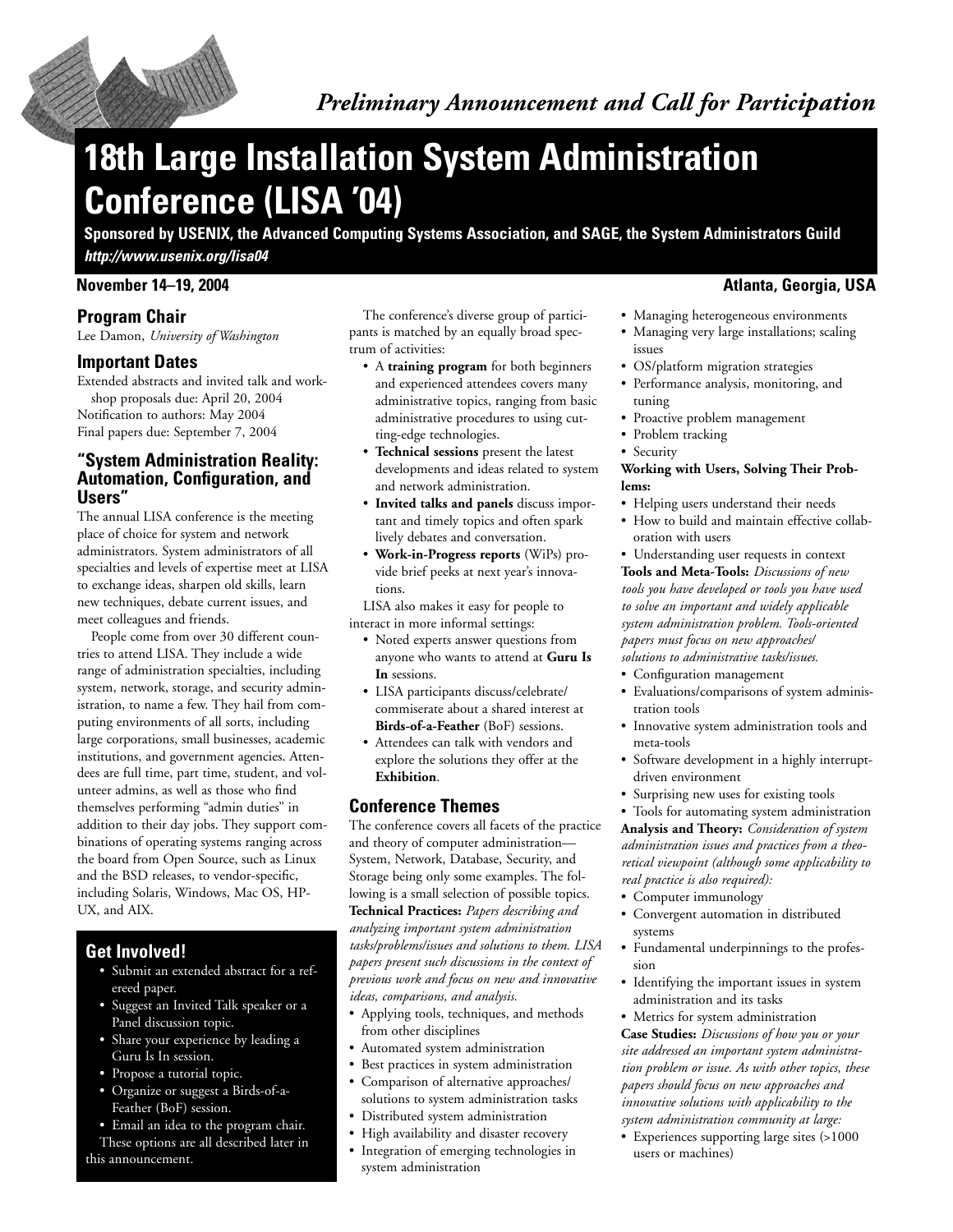- Intranet planning, development, support, and maintenance
- Managing enterprise-wide email

**Organizational and Social Issues:** *Discussions of and solutions for any of the many nontechnical issues that system administrators face:*

- Budgeting, cost analyses, and project planning for system administration
- Effective strategies for personal (technical and managerial) growth
- Effective training techniques for system administration and users
- Ethics and system administration
- System administration management issues
- The system administrator's role in the organization
- Working as a contractor or a consultant
- Working effectively with/managing contractors or consultants

**This topic list should not be considered exhaustive.** Good proposals related to any important aspect of system administration are always welcome. If you are unsure whether your topic is appropriate, contact the Program Chair by sending email to lisa04chair@ usenix.org.

# **Refereed Papers**

Refereed papers explore techniques, tools, theory, and case histories that extend our understanding of system and network administration. They present results in the context of previous related work.

System administration is a broad topic, and good papers take a variety of approaches. A few examples:

- Description/analysis of a new technique, tool, technology, or theory
- Applying an existing technique, tool, etc., in a novel way
- Critical analysis of the alternatives for solving a common problem, including new recommendations
- New lessons learned from a detailed and honest evaluation of a case history

The crucial component of all of these is something new or timely, something that was not previously available, discussed, considered, or recognized.

The Program Committee is particularly interested in contributions from full-time students. Cash prizes will be awarded at the conference for the best refereed paper and the best refereed paper with a student as lead author.

Writing a refereed paper for LISA is a rewarding challenge. A properly crafted paper can make a difference in the thinking or practice of thousands of your colleagues. For the best possible impact, your paper should be written so that it is understandable by and relevant to a majority of our attendees. An ideal paper is understandable by an intermediatelevel system administrator while containing

ideas that are new and timely for expert administrators.

It is particularly important to fit your own work into the context of past work and practice. LISA papers must provide references to prior relevant work and describe the differences between that work and their own. Authors should browse proceedings of previous LISA conferences for references and can use the online proceedings (going back to 1993) at http://www.usenix.org/events/ bytopic/lisa.html, search the USENIX site for specific papers or topics at http://www.usenix. org/publications/library/proceedings/, or use the bibliography and resource page at Oslo University College (http://www.iu.hio.no/ SystemAdmin) to find references to related work. The Program Chair and Program Committee members can also give you tips on previous work that might be relevant (send email to lisa04chair@usenix.org for help).

#### **Proposal and Submission Details**

Potential authors must submit the following items for review:

• An extended abstract of 500–1500 words (not counting figures and references)

• A brief outline of the final paper Full papers and papers lacking outlines will not be accepted. Proposals can be submitted only by the author of the paper.

For administrative reasons, every submission must begin by listing:

- 1. Paper title and names and affiliations of all authors. Indicate whether each author is a full-time student.
- 2. The author who will be the contact for the Program Committee. Include his/her name, affiliation, paper mail address, daytime and evening phone numbers, email address, and fax number (as applicable).
- 3. Whether the paper's lead author is a student (for award purposes).
- 4. Whether you would prefer to present the paper as a "long talk" or a "short talk" (see below), if you have a strong preference.

All abstract submissions must be electronic, in ASCII or PDF format only. ASCII format is greatly preferred. Proposals must be submitted using the Web form located on the LISA 2004 Web site at http://www.usenix.org/ lisa04.

Papers whose only purpose is to promote a commercial product will not be accepted. For more information, please consult the detailed author guidelines at http://www.usenix.org/ events/lisa04/cfp/papers.html.

#### **Proposals are due by April 20, 2004.**

The Program Committee will judge submissions on the quality of the written submission, the novelty of approach, and its technical correctness. Be aware that the best abstracts

provide many specific details about the work they describe.

To aid authors in creating a paper suitable for LISA's audience, authors of accepted papers will be assigned one or more "shepherds" to help with the process of completing the paper. The shepherds will read one or more intermediate drafts and provide comments before the authors complete the final draft.

Like most conferences and journals, LISA requires that papers not be submitted simultaneously to more than one conference or publication and that submitted papers not be previously or subsequently published elsewhere for a certain period of time. All submissions are held in the highest confidence prior to publication in the conference proceedings both as a matter of policy and as protected by the U.S. Copyright Act of 1976. Copyrighted materials and papers or proposals accompanied by nondisclosure agreement forms are not acceptable and will be returned unread.

All accepted papers must be presented at the LISA conference by at least one author. One author per paper may take a registration discount of \$200. If the registration fee poses a hardship to the presenter, USENIX can offer a complimentary registration.

#### **Presenting the Paper at the Conference**

There are two lengths of presentations at the conference: 20 and 30 minutes (both formats include 5 minutes of Q&A). These "short" or "long" talks are assigned to accepted papers based on the Program Committee's judgment as to how straightforward the content is to describe. Presentation length is not a reflection of perceived paper quality, and it has no effect on the best paper competition.

Authors of an accepted paper must provide a final paper for publication in the conference proceedings. Final papers are limited to 16 pages, including diagrams, figures, references, and appendices. Complete instructions will be sent to the authors of accepted papers.

### **Invited Talks**

An invited talk discusses a topic of general interest to attendees. Unlike a refereed paper, this topic need not be new or unique but should be timely and relevant or perhaps entertaining. An ideal invited talk is approachable, and possibly controversial. The material should be understandable by beginners, but the conclusions may be disagreed with by experts. Invited talks are 80 minutes long and are expected to be high-caliber presentations.

A special form of invited talk is a panel discussion, in which several acknowledged experts discuss some aspect of the practice.

Proposals for invited talks and panel discussions can take either of two forms. First, you can propose a topic about which you would feel comfortable giving an invited talk.